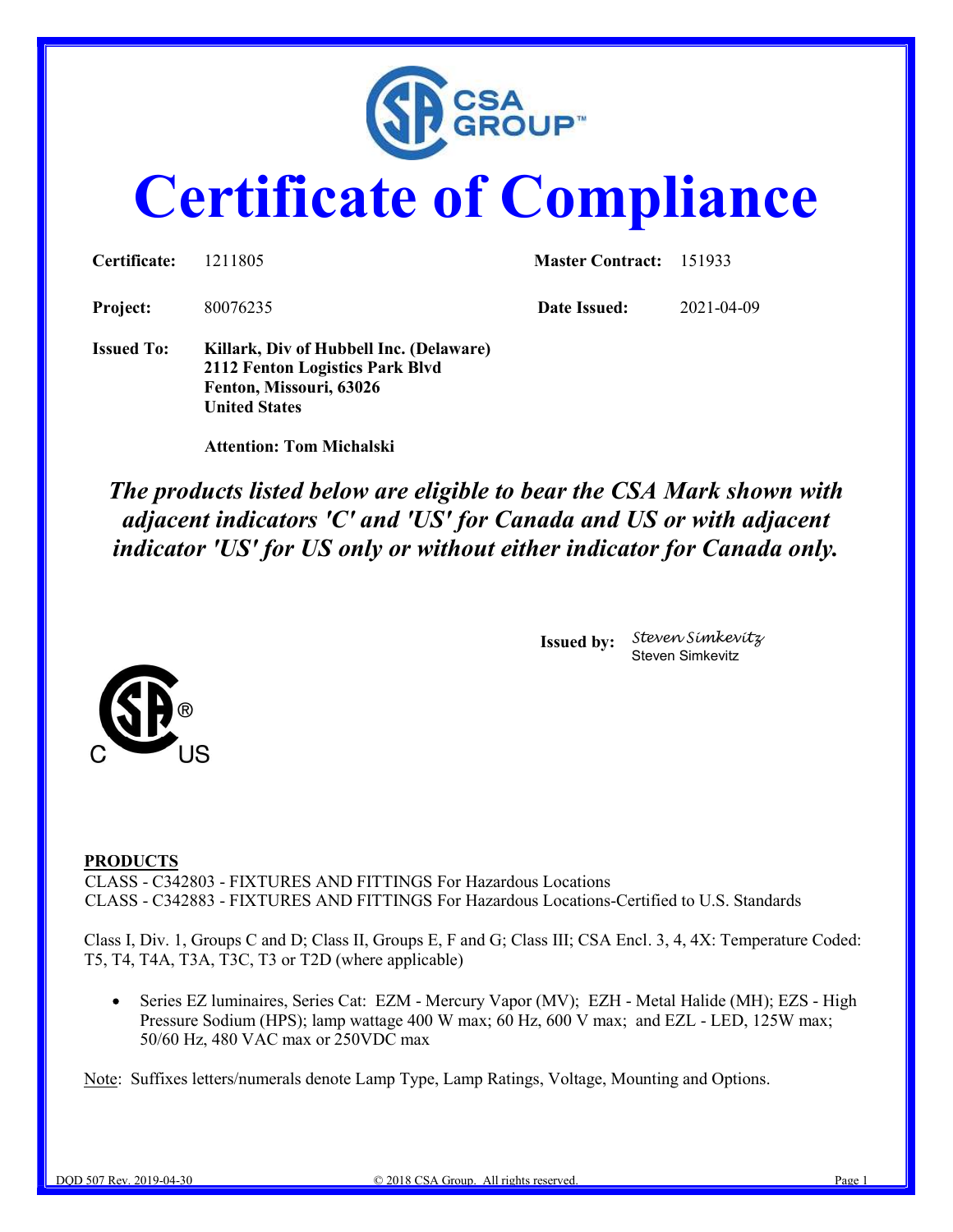

| <b>CSA<br/>GROUP</b> ™<br>Certificate: 1211805<br><b>Master Contract: 151933</b><br>Project: 80076235<br>Date Issued: 2021-04-09 |                   |     |            |                |                               |                                     |  |  |
|----------------------------------------------------------------------------------------------------------------------------------|-------------------|-----|------------|----------------|-------------------------------|-------------------------------------|--|--|
|                                                                                                                                  |                   |     |            |                | Temperature Coded as follows: |                                     |  |  |
|                                                                                                                                  |                   |     |            | Rated          |                               | Suitable For<br>Simultaneous Use In |  |  |
|                                                                                                                                  |                   |     | Lamp       | Amb.           | Class I                       | Class I, Groups. C, D               |  |  |
|                                                                                                                                  | Cat No            | W   | Type+      | $\mathrm{^oC}$ | Div. 1, Groups                | and Class II, Groups.               |  |  |
|                                                                                                                                  | EZS50             | 50  | <b>HPS</b> | 40             | C, D 120 (T4A)                | E, F, G 160 (T3C)                   |  |  |
|                                                                                                                                  | EZS50             | 50  | <b>HPS</b> | 55             | C, D 120 (T4A)                | E, F, G 160 (T3C)                   |  |  |
|                                                                                                                                  | EZS50             | 50  | <b>HPS</b> | 65             | C, D 120 (T4A)                | E, F, G 165 (T3B)                   |  |  |
|                                                                                                                                  | EZS07             | 70  | <b>HPS</b> | 40             | C, D 120 (T4A)                | E, F, G 160 (T3C)                   |  |  |
|                                                                                                                                  | EZS07             | 70  | <b>HPS</b> | 55             | C, D 120 (T4A)                | E, F, G 160 (T3C)                   |  |  |
|                                                                                                                                  | EZS07             | 70  | <b>HPS</b> | 65             | C, D 120 (T4A)                | E, F, G 165 (T3B)                   |  |  |
|                                                                                                                                  | EZS10             | 100 | <b>HPS</b> | 40             | C, D 120 (T4A)                | E, F, G 160 (T3C)                   |  |  |
|                                                                                                                                  | EZS10             | 100 | <b>HPS</b> | 55             | C, D 120 (T4A)                | E, F, G 160 (T3C)                   |  |  |
|                                                                                                                                  | EZS10             | 100 | <b>HPS</b> | 65             | C, D 120 (T4A)                | E, F, G 165 (T3B)                   |  |  |
|                                                                                                                                  | EZS15             | 150 | <b>HPS</b> | 40             | C, D 120 (T4A)                | E, F, G 160 (T3C)                   |  |  |
|                                                                                                                                  | EZS15             | 150 | <b>HPS</b> | 55             | C, D 120 (T4A)                | E, F, G 160 (T3C)                   |  |  |
|                                                                                                                                  | EZS15             | 150 | <b>HPS</b> | 65             | $C, D$ 135 (T4)               | E, F, G 165 (T3B)                   |  |  |
|                                                                                                                                  | <b>EZS20</b>      | 200 | <b>HPS</b> | 40             | C, D 160 (T3C)                | E, F, 200(T3)                       |  |  |
|                                                                                                                                  | EZS20             | 200 | <b>HPS</b> | 55             | C, D 160 (T3C)                |                                     |  |  |
|                                                                                                                                  | EZS25             | 250 | <b>HPS</b> | 40             | C, D 160 (T3C)                | E, F, 200(T3)                       |  |  |
|                                                                                                                                  | EZS25             | 250 | <b>HPS</b> | 55             | C, D 160 (T3C)                |                                     |  |  |
|                                                                                                                                  | EZS40             | 400 | <b>HPS</b> | 40             | C, D 160 (T3C)                |                                     |  |  |
|                                                                                                                                  | EZM10             | 100 | MV         | 40             | $C, D$ 135 (T4)               | E, F, G 160 (T3C)                   |  |  |
|                                                                                                                                  | EZM10             | 100 | MV         | 55             | $C, D$ 135 (T4)               | E, F, G 160 (T3C)                   |  |  |
|                                                                                                                                  | EZM17             | 175 | MV         | 40             | $C, D$ 135 (T4)               | E, F, G 160 (T3C)                   |  |  |
|                                                                                                                                  | EZM17             | 175 | <b>MV</b>  | 55             | C, D 135 (T4)                 | E, F, G 160 (T3C)                   |  |  |
|                                                                                                                                  | EZM25             | 250 | MV         | 40             | C, D 160 (T3C)                |                                     |  |  |
|                                                                                                                                  | EZM40             | 400 | MV         | 40             | C, D 180 (T3A)                |                                     |  |  |
|                                                                                                                                  | EZH07             | 70  | MH         | 40             | C, D 120 (T4A)                | E, F, G 120 (T4A)                   |  |  |
|                                                                                                                                  | EZH07             | 70  | MH         | 55             | C, D 120 (T4A)                | E, F, G 135 (T4)                    |  |  |
|                                                                                                                                  | EZH07             | 70  | MH         | 65             | C, D 120 (T4A)                | E, F, G 160 (T3C)                   |  |  |
|                                                                                                                                  | EZH10             | 100 | MH         | 40             | C, D 120 (T4A)                | E, F, G 120 (T4A)                   |  |  |
|                                                                                                                                  | EZH10             | 100 | MH         | 55             | C, D 120 (T4A)                | E, F, G 135 (T4)                    |  |  |
|                                                                                                                                  | EZH10             | 100 | MH         | 65             | C, D 120 (T4A)                | E, F, G 160 (T3C)                   |  |  |
|                                                                                                                                  | EZH17             | 175 | MH         | 40             | $C, D$ 135 (T4)               | E, F, G 160 (T3C)                   |  |  |
|                                                                                                                                  | EZH17             | 175 | MH         | 55             | $C, D$ 135 (T4)               | E, F, G 160 (T3C)                   |  |  |
|                                                                                                                                  | EZH <sub>25</sub> | 250 | MH         | 40             | C, D 160 (T3C)                |                                     |  |  |
|                                                                                                                                  | EZH <sub>25</sub> | 250 | MH         | 55             | C, D 160 (T3C)                |                                     |  |  |
|                                                                                                                                  | EZH40             | 400 | МH         | 40             | C, D 180 (T3A)                |                                     |  |  |
|                                                                                                                                  | <b>EZL040</b>     | 40  | <b>LED</b> | 40             | C, D 73 (T5)                  | E, F, G 160 (T3C)                   |  |  |
|                                                                                                                                  | <b>EZL050</b>     | 50  | <b>LED</b> | 40             | C, D73(T5)                    | E, F, G 160 (T3C)                   |  |  |
|                                                                                                                                  | <b>EZL055</b>     | 55  | <b>LED</b> | 40             | C, D 73 (T5)                  | E, F, G 160 (T3C)                   |  |  |
|                                                                                                                                  | <b>EZL065</b>     | 65  | <b>LED</b> | 40             | C, D 73 (T5)                  | E, F, G 160 (T3C)                   |  |  |
|                                                                                                                                  |                   |     |            |                | C, D 73 (T5)                  |                                     |  |  |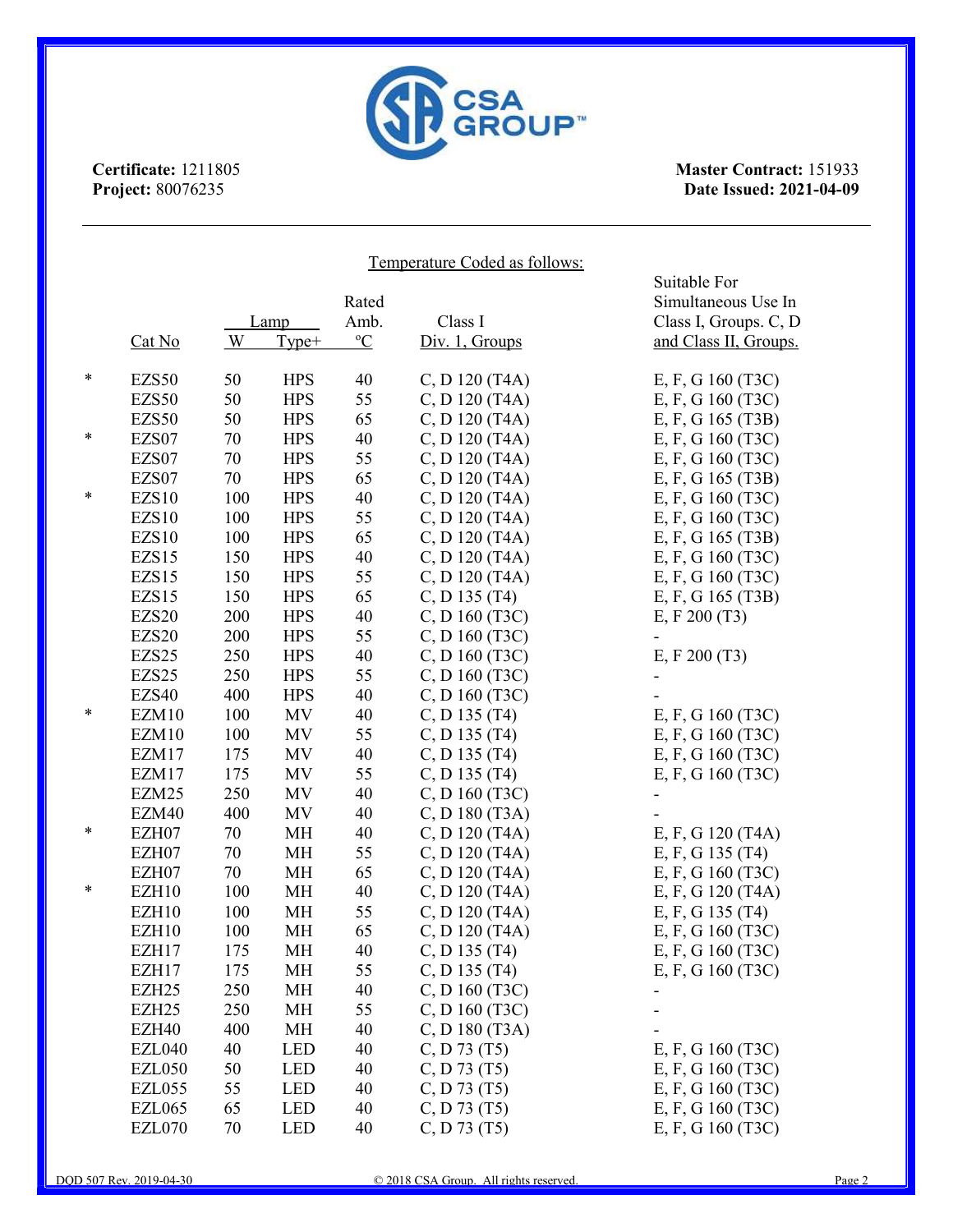

Master Contract: 151933 Date Issued: 2021-04-09

| <b>EZL080</b><br>80  | <b>LED</b> | 40 | C, D 73 (T5) | E, F, G $160(T3C)$ |
|----------------------|------------|----|--------------|--------------------|
| <b>EZL090</b><br>90  | <b>LED</b> | 40 | C, D 73 (T5) | E, F, G 160 (T3C)  |
| <b>EZL095</b><br>95  | <b>LED</b> | 40 | C, D 73 (T5) | E, F, G 160 (T3C)  |
| <b>EZL100</b><br>100 | <b>LED</b> | 40 | C, D 73 (T5) | E, F, G 160 (T3C)  |
| <b>EZL125</b><br>125 | <b>LED</b> | 40 | C, D 73 (T5) | E, F, G 160 (T3C)  |
| EZL040<br>40         | <b>LED</b> | 55 | C, D 81 (T5) | E, F, G $160(T3C)$ |
| <b>EZL050</b><br>50  | <b>LED</b> | 55 | C, D 81 (T5) | E, F, G 160 (T3C)  |
| 55<br>EZL055         | <b>LED</b> | 55 | C, D81(T5)   | E, F, G $160(T3C)$ |
| 65<br>EZL065         | <b>LED</b> | 55 | C, D 81 (T5) | E, F, G 160 (T3C)  |
| EZL070<br>70         | <b>LED</b> | 55 | C, D 81 (T5) | E, F, G 160 (T3C)  |
| <b>EZL080</b><br>80  | <b>LED</b> | 55 | C, D81(T5)   | E, F, G $160(T3C)$ |
| <b>EZL090</b><br>90  | <b>LED</b> | 55 | C, D 81 (T5) | E, F, G $160(T3C)$ |
| <b>EZL095</b><br>95  | <b>LED</b> | 55 | C, D 81 (T5) | E, F, G $160(T3C)$ |
| <b>EZL100</b><br>100 | <b>LED</b> | 55 | C, D 81 (T5) | E, F, G 160 (T3C)  |
| <b>EZL125</b><br>125 | <b>LED</b> | 55 | C, D 81 (T5) | E, F, G 160 (T3C)  |
| <b>EZL040</b><br>40  | <b>LED</b> | 65 | C, D91(T5)   | E, F, G 160 (T3C)  |
| <b>EZL050</b><br>50  | <b>LED</b> | 65 | C, D91(T5)   | E, F, G $160(T3C)$ |
| 55<br>EZL055         | <b>LED</b> | 65 | C, D91(T5)   | E, F, G $160(T3C)$ |
| <b>EZL065</b><br>65  | <b>LED</b> | 65 |              | E, F, G 160 (T3C)  |
|                      |            |    |              | C, D91(T5)         |

Notes:

- 1. \*Fixtures are suitable for locations having deposits of readily combustible paint residues.
- 2. Temperature coded for Series EZ fixture all mounts except trunnion. Operating Temperature (°C) for EZ series with Trunnion Mount option:

|                     | _amp |            |         |                         |
|---------------------|------|------------|---------|-------------------------|
| Cat No              | W    | Type       | Ambient | Class I, Div. 1, Groups |
|                     |      |            |         |                         |
| EZS50T              | 50   | <b>HPS</b> | 40      | $C, D$ 135 (T4)         |
| EZS50T              | 50   | <b>HPS</b> | 55      | D, D 160 (T3C)          |
| EZS07T              | 70   | <b>HPS</b> | 40      | $C, D$ 135 (T4)         |
| EZS07T              | 70   | <b>HPS</b> | 55      | $C, D$ 160 (T3C)        |
| EZS <sub>10</sub> T | 100  | <b>HPS</b> | 40      | $C, D$ 135 (T4)         |
| EZS <sub>10</sub> T | 100  | <b>HPS</b> | 55      | $C, D$ 160 (T3C)        |
| EZS15T              | 150  | <b>HPS</b> | 40      | $C, D$ 135 (T4)         |
| EZS15T              | 150  | <b>HPS</b> | 55      | $C, D$ 160 (T3C)        |
| EZS20T              | 200  | <b>HPS</b> | 40      | C, D 160 (T3C)          |
| EZS25T              | 250  | <b>HPS</b> | 40      | $C, D$ 160 (T3C)        |
| EZS40T              | 400  | <b>HPS</b> | 40      | C, D200(T3)             |
| EZM10T              | 100  | MV         | 40      | C, D 165 (T3B)          |
| EZM <sub>10</sub> T | 100  | ΜV         | 55      | C, D 180 (T3A)          |
| EZM17T              | 175  | ΜV         | 40      | C, D 165 (T3B)          |
| EZM17T              | 175  | ΜV         | 55      | C, D 180 (T3A)          |
| EZM25T              | 250  | ΜV         | 40      | C, D 180 (T3A)          |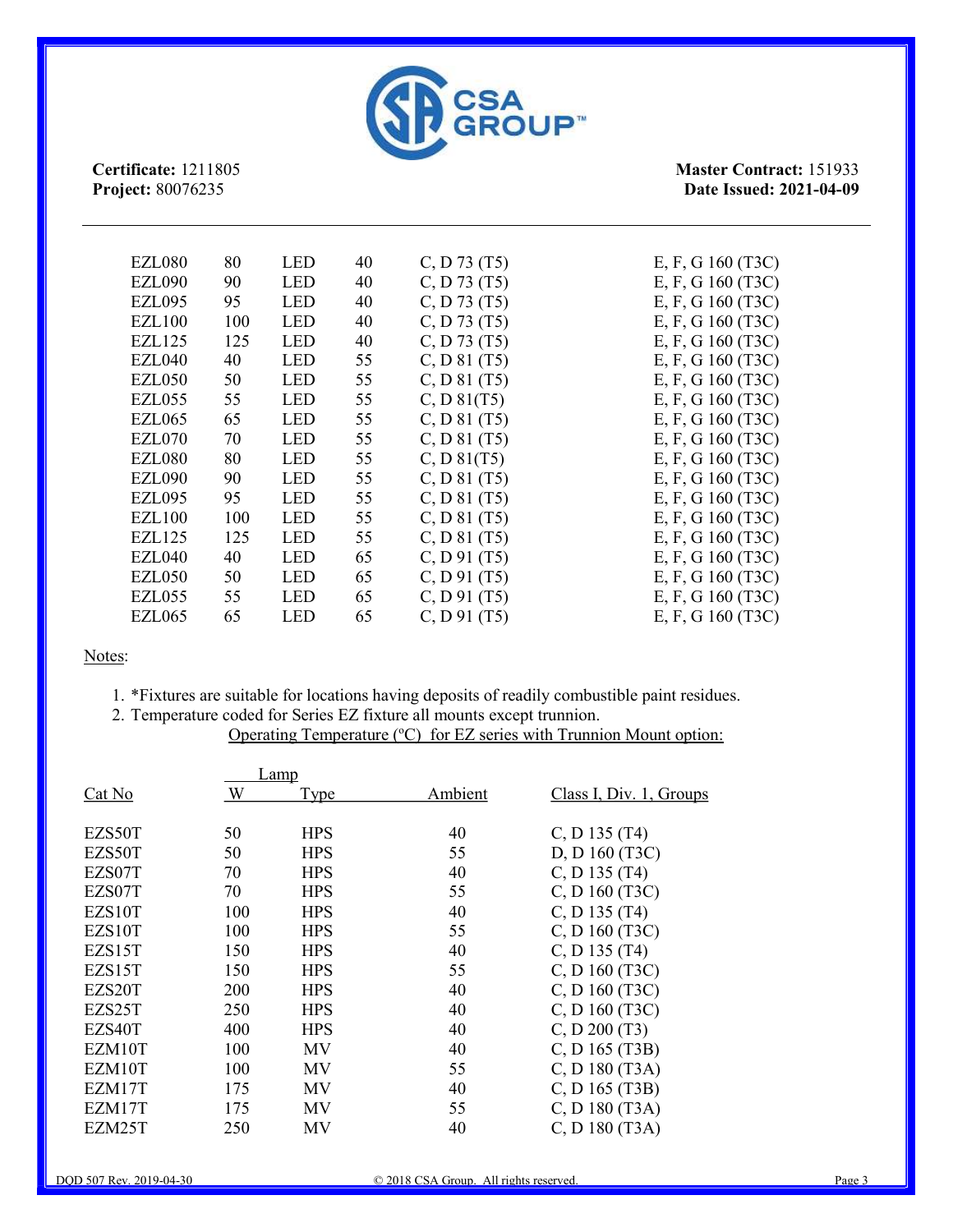

Master Contract: 151933 Date Issued: 2021-04-09

| EZM40T | 400 | MV        | 40 | $C, D$ 215 (T2D) |
|--------|-----|-----------|----|------------------|
| EZH07T | 70  | МH        | 40 | $C, D$ 135 (T4)  |
| EZH07T | 70  | MH        | 55 | C, D $135(T4)$   |
| EZH07T | 70  | МH        | 65 | $C, D$ 135 (T4)  |
| EZH10T | 100 | МH        | 40 | C, D $135(T4)$   |
| EZH10T | 100 | МH        | 55 | $C, D$ 135 (T4)  |
| EZH10T | 100 | <b>MH</b> | 65 | $C, D$ 135 (T4)  |
| EZH17T | 175 | MH        | 40 | C, D 165 (T3B)   |
| EZH17T | 175 | MH        | 55 | $C, D$ 180 (T3A) |
| EZH25T | 250 | MH        | 40 | C, D 180 (T3A)   |
| EZH40T | 400 | MН        | 40 | $C, D$ 215 (T2D) |

#### Operation Temperature, <sup>o</sup>C (Operating Temperature Code) For Series EZ Fixtures With Auxiliary Quartz Lamp Option All Mounts Except Trunnion

|                   |     |            | Rated       |                  | Suitable For<br>Simultaneous Use In |
|-------------------|-----|------------|-------------|------------------|-------------------------------------|
|                   |     | Lamp       | Ambient     | Class I,         | Class I, Grps C and                 |
| D                 |     |            |             |                  |                                     |
| Cat No            | W   | $Type+$    | $\rm ^{o}C$ | Div. 1, Grps.    | and Class II, Grps.                 |
| EZS <sub>05</sub> | 50  | <b>HPS</b> | 40          | $C, D$ 135 (T4)  | E, F, G 160 (T3B)                   |
| EZS07             | 70  | <b>HPS</b> | 40          | $C, D$ 135 (T4)  | e, F, G $160(T3B)$                  |
| EZS <sub>10</sub> | 100 | <b>HPS</b> | 40          | C, D $135(T4)$   | E, F, G 160 (T3B)                   |
| EZS15             | 150 | <b>HPS</b> | 40          | C, D $135(T4)$   | E, F, G 160 (T3B)                   |
| EZS20             | 200 | <b>HPS</b> | 40          | C, D 160 (T3C)   | E, F $200(T3)$                      |
| EZS <sub>25</sub> | 250 | <b>HPS</b> | 40          | C, D 160 (T3C)   | E, F $200(T3)$                      |
| EZM10             | 100 | <b>MV</b>  | 40          | C, D 160 (T3C)   | E, F 180 (T3A)                      |
| EZM17             | 175 | <b>MV</b>  | 40          | C, D160(T3C)     | E, F 180 (T3A)                      |
| EZM25             | 250 | MV         | 40          | C, D160(T3C)     |                                     |
| EZH17             | 175 | MH         | 40          | C, D 160 (T3C)   | E, F 180 (T3A)                      |
| EZH <sub>25</sub> | 250 | MH         | 40          | C, D 160 (T3C)   |                                     |
| EZS40             | 400 | <b>HPS</b> | 40          | C, D 160 (T3C)   |                                     |
| EZM40             | 400 | <b>MV</b>  | 40          | $C, D$ 180 (T3A) |                                     |
| EZH40             | 400 | <b>MH</b>  | 40          | C, D 180 (T3A)   |                                     |

#### APPLICABLE REQUIREMENTS

CSA-C22.2 No 0-10 - General Requirements - Canadian Electrical Code, Part II. CSA-C22.2 No 25-1966 - Enclosures for use in Class II, Groups E, F and G Hazardous Locations. CSA-C22.2 No 30-M1986 - Explosion-Proof Enclosures for use in Class I Hazardous Locations. CSA-C22.2 No 94-M91 - Special Purpose Enclosures.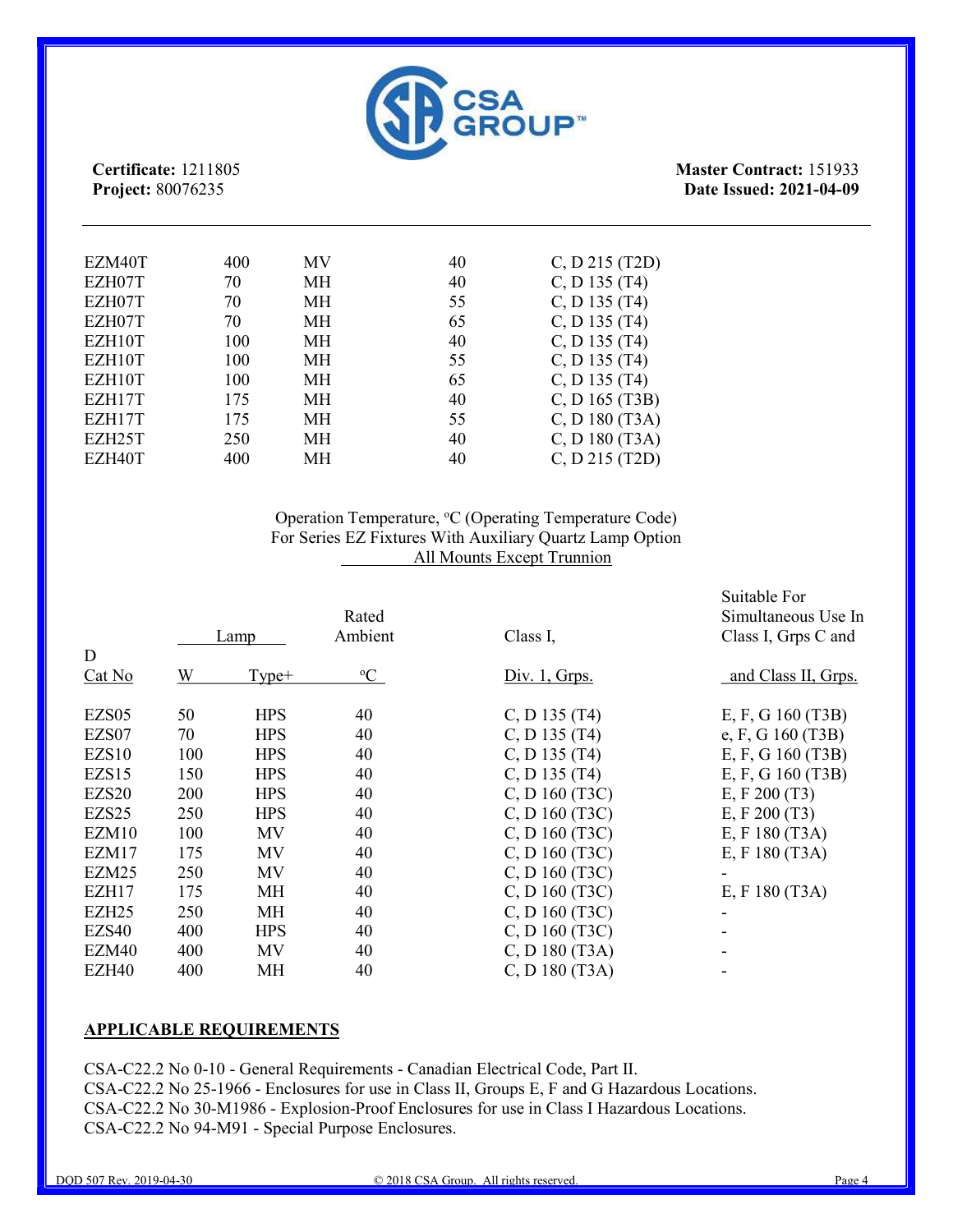

Master Contract: 151933 Date Issued: 2021-04-09

CSA-C22.2 No 137-M1981 - Electric Luminaires for Use in Hazardous Locations CSA-C22.2 No 250.13-17 - Light Emitting Diode (LED) Equipment for Lighting Applications CSA- C22.2 No. 250.0-08 - Luminaires ANSI/UL Standard No 844 - Ed 11 - Standard for Electric Lighting Fixtures for Use in Hazardous (Classified) Locations ANSI/UL Standard No 1598 - Ed 3 - Luminaires ANSI/UL Standard No. 8750 - Ed 1-Light Emitting Diode (LED) Equipment for use in lighting product ANSI/UL Standard 50E - 1st Ed. - Enclosures for Electrical Equipment, Environmental Considerations

#### **MARKINGS**

The manufacturer is required to apply the following markings:

- Products shall be marked with the markings specified by the particular product standard.
- Products certified for Canada shall have all Caution and Warning markings in both English and French.

Additional bilingual markings not covered by the product standard(s) may be required by the Authorities Having Jurisdiction. It is the responsibility of the manufacturer to provide and apply these additional markings, where applicable, in accordance with the requirements of those authorities.

The products listed are eligible to bear the CSA Mark shown with adjacent indicators 'C' and 'US' for Canada and US (indicating that products have been manufactured to the requirements of both Canadian and U.S. Standards) or with adjacent indicator 'US' for US only or without either indicator for Canada only.

#### Nameplate adhesive label material approval information

#### N/A

Markings appear on an aluminium nameplate (0.02-in thick min) secured by drive pins or screws.

On a metal nameplate having a thickness not less than 0.5mm secured to the ballast housing by drive pins engaging bottomed holes.

- Manufacturer's name or trademark; [S16-L2]
- Electrical ratings: Voltage, Amperes, Frequency, Wattage; [S24-L3]
- Hazardous location designation;
- Lamp type and wattage;
- Type 3, 4, 4X; [S24-L2]
- "FACTORY SEALED";
- Date Code and/or serial number traceable to month and year of manufacture;
- $-$  "Use  $\degree$  C Min Supply Wire" (where applicable); [S24-L2]
- "Caution: To prevent ignition of hazardous atmospheres. Disconnect this fixture from supply circuit before opening. Keep assembly tightly closed while circuits are alive".
- Temperature code or maximum operating temperature;
- Operating Ambient Range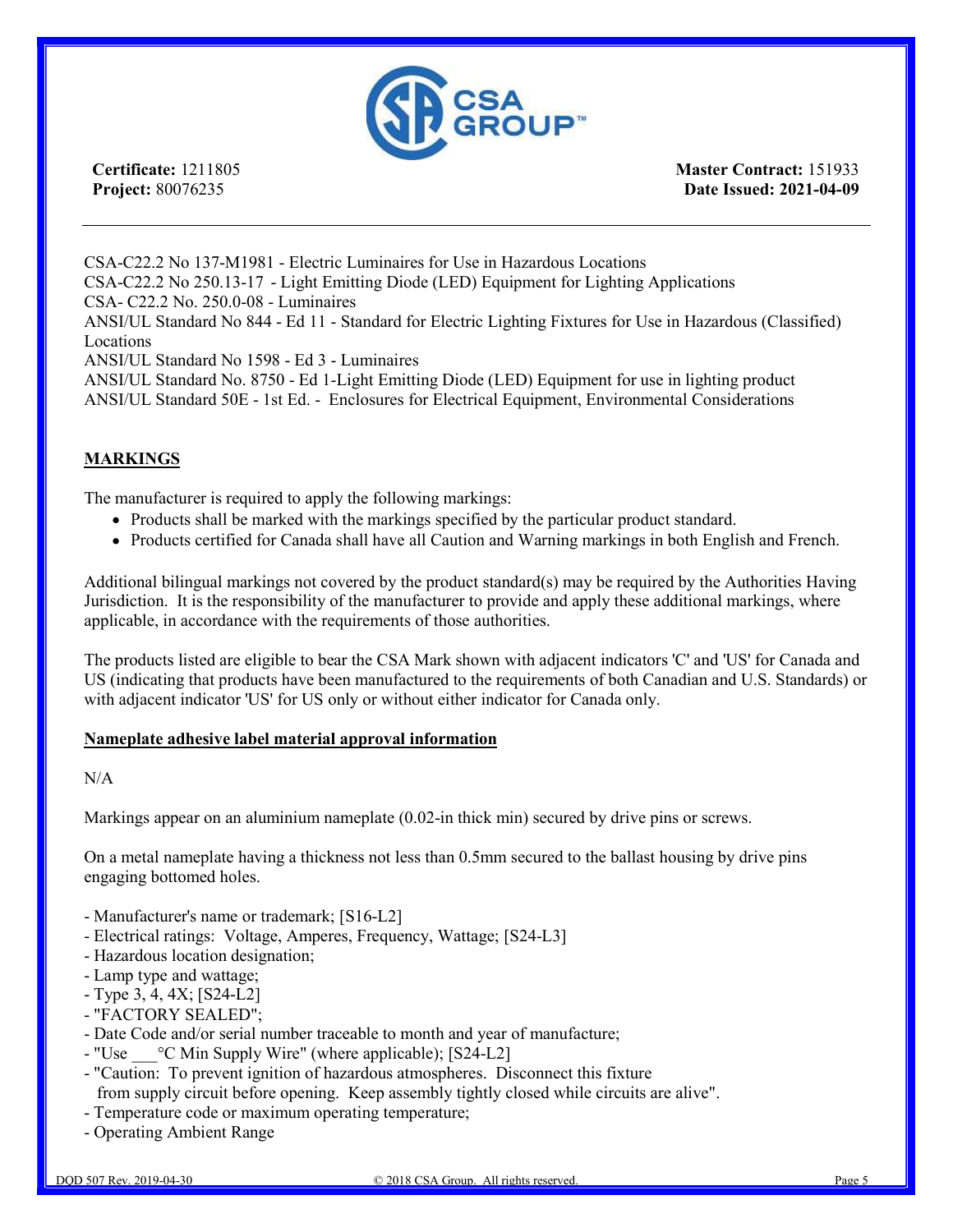

Master Contract: 151933 Date Issued: 2021-04-09

- "Warning: To prevent fire or explosion do not install where marked operating temperatures exceed ignition temperature of the hazardous atmosphere";
- "For vertical mount only, mount lamp base up";

- cCSAus Mark.

The following markings shall be on a Certified self adhesive label secured inside ballast housing internal reflector, or globe guard housing:

- "Warning: To maintain hazardous location suitability replace auxiliary lamp with
- 100W, 120V Sylvania 100 Q/CL/DC Quartz Halogen Double Contact Bayonet Base Lamp".
- "Cat No VMAG-40 or HLVHAG40 for use with EZ, HLEZ or VM Series Ballast Tanks" with CSA Mark.
- Hazardous Locations designation on combination of ballast housing with splice boxes and reflectors.

| Location designation | Description                                                                                               | Label exposed to a<br>dry/damp<br>environment | Label exposed to<br>a wet environment |  |
|----------------------|-----------------------------------------------------------------------------------------------------------|-----------------------------------------------|---------------------------------------|--|
| L1                   | Visible during re-lamping, and<br>after installation                                                      | Type P                                        | Type P                                |  |
| L2                   | Visible during installation                                                                               | Type N                                        | Type P                                |  |
| L3                   | Visible during installation and inspection<br>of wire connections, located near the<br>supply connections | Type N                                        | Type P                                |  |
| L4                   | On the smallest unit package or carton                                                                    | Type T                                        | Type T                                |  |
| L <sub>5</sub>       | On an instruction sheet or tag                                                                            | Type T                                        | Type T                                |  |
| L <sub>6</sub>       | Visible during component replacement                                                                      | Type P                                        | Type P                                |  |

#### Table 1: Product Markings

Type P designates a permanent label or nameplate that is intended to remain in the applied position for the lifetime of the luminaire under conditions of normal use. It provides information required for user maintenance over the expected life of the product. It is made of metal, plastic, or other material that complies with Clause 20.1.7.

Type N designates a non-permanent label or nameplate that is intended to remain in place only for the purpose of installation. It shows the certification mark, manufacturer's identification, and product identification. It is made of paper with an adhesive backing.

Type T designates a temporary label, instruction sheet, or tag that is not required after installation. It provides installation instructions, and information not required after installation. It is made of printed matter with or without adhesive and/or attachment, and is intended to be included with, or attached to, the product.

| Size designation | Letter Height |       | Font size (points) | Font typeface, upper case |
|------------------|---------------|-------|--------------------|---------------------------|
|                  | mm            |       |                    |                           |
| S <sub>16</sub>  | 1.U           | 0.062 |                    | Not specified             |
| S <sub>24</sub>  | 2.4           | 0.094 | 10                 | Univers bold              |
|                  |               |       |                    | Arial bold                |
|                  |               |       |                    | Helvetica bold            |
|                  |               |       |                    | Zurich BT bold            |

| Table 2: Form and Location Designations |  |
|-----------------------------------------|--|
|                                         |  |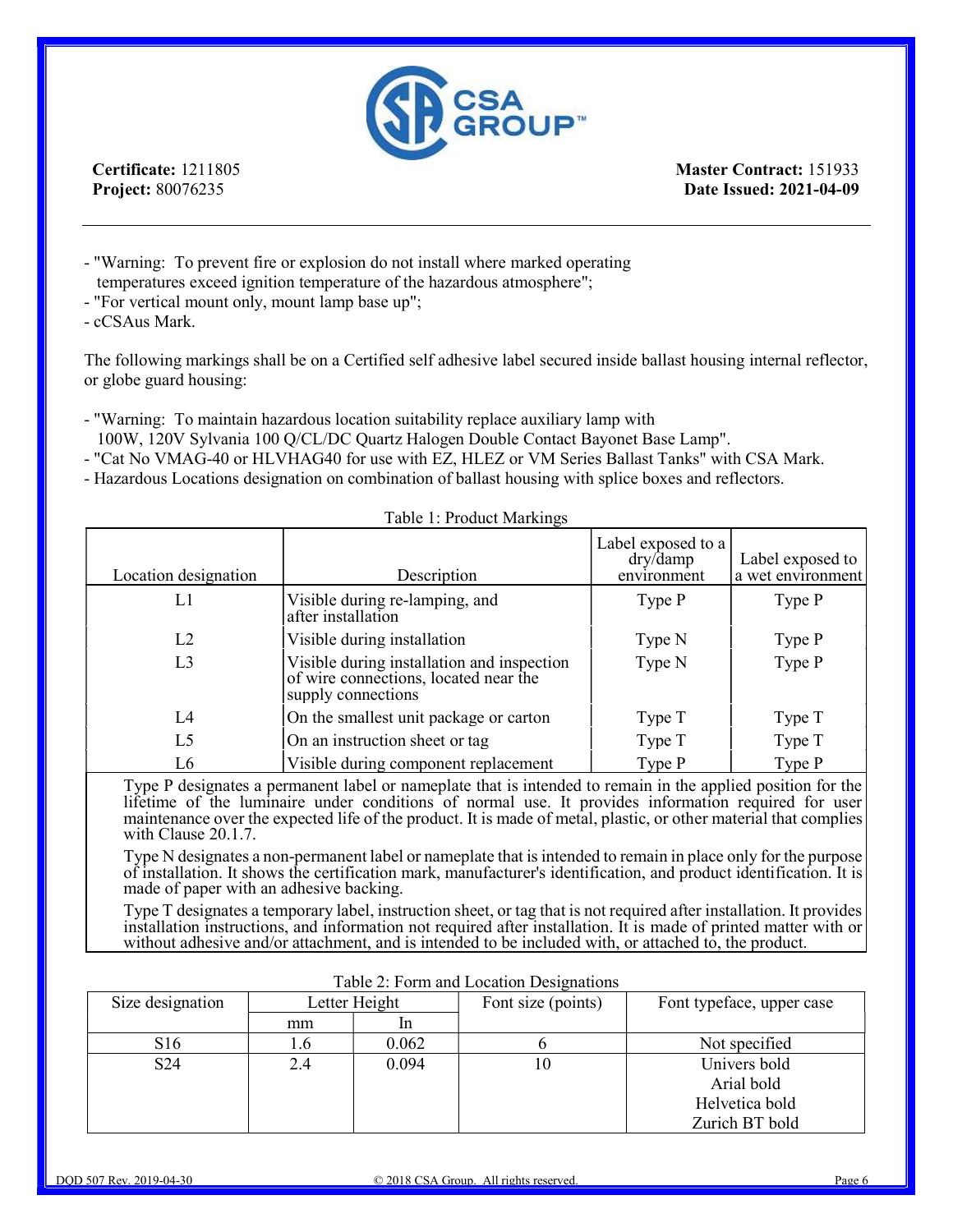

| ຕາາ<br>⊿ں | ے . | 0.125 | Not specified  |
|-----------|-----|-------|----------------|
| S48       | 4.8 | 0.188 | Univers bold   |
|           |     |       | Arial bold     |
|           |     |       | Helvetica bold |
|           |     |       | Zurich BT bold |

Table 3: Format minimum size designation for marking height and typeface

The following points/markings shall be referenced in the Installation Instructions. Instructions in quotes (" ") are verbatim, and may be required in both English and French in some Canadian Provinces.

|                             | <b>Installation Instructions</b>                                                                                                            | <b>Notes</b> | Format - |  |
|-----------------------------|---------------------------------------------------------------------------------------------------------------------------------------------|--------------|----------|--|
|                             |                                                                                                                                             |              | Location |  |
|                             | Proper replacement of a part removed for user maintenance.                                                                                  |              | $S16-L5$ |  |
| $\mathcal{D}_{\mathcal{L}}$ | Assembly instructions for a luminaire that requires partial assembly in the<br>field                                                        |              | $S16-L5$ |  |
| 3                           | A post top type luminaire that is intended to be conductively connected to<br>a grounded pole or post (if applicable)                       |              | $S16-L5$ |  |
| $\overline{4}$              | Instructions specifying the specific method for sealing the mounting<br>surface or specific fittings for supply connections (if applicable) |              | $S16-L5$ |  |
| Notes:                      | 1. Not required if the luminaire does not require grounding.                                                                                |              |          |  |